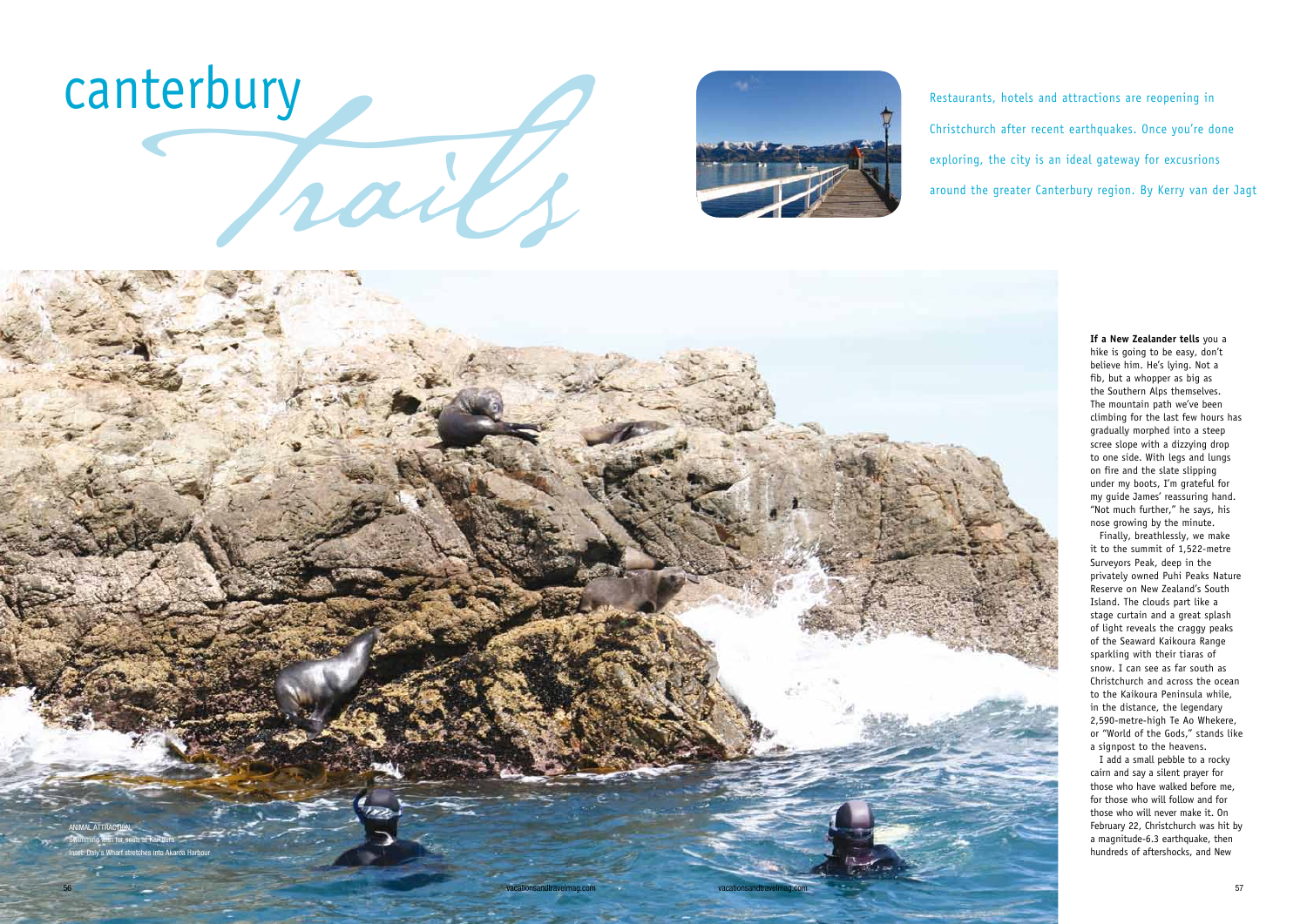with the addition of 16 snow guns on the International Trail. The region also does luxury lodges better than anywhere else in the country. At Terrace Downs High Country Resort, winner of the 2010 World Travel Awards as New Zealand's Leading Golf Resort, it's possible to heli-ski straight from the car park in the morning, jet-boat on the Rakaia River in the afternoon and finish the day with an Asianstyle massage in the resort's newly

opened spa.

On this visit, just one month after the earthquake, I swap ski boots for hiking boots as I head southeast from Christchurch past coppertinged trees and sun-burnished fields for the easy 90-minute drive to Akaroa, a historic French and British settlement nestled in the heart of an ancient volcano. Set on a sheltered harbour and flanked by steep hills, this resort village

has been dubbed "New Zealand's Riviera", and it's easy to see why.

In 1838, French whaling captain Jean Langlois negotiated with the local Maoris to buy the Banks Peninsula with the aim of setting up a French colony. By the time the French got their act together and sailed into Akaroa in 1840, they were met by the British, who had hoisted the Union Jack just 10 days earlier. After a brief tête-à-tête, the French were allowed to stay and today, the town has a distinctive Gallic flavour. I pass streets with names such as rue Benoit and rue Lavaud and bistros serving up cassoulet and pommes frites.

Akaroa is a Maori word meaning "long harbour" and, for me, this is where the city truly dazzles. Black Cat Cruises offers Akaroa Harbour nature tours on which visitors can swim with Hector's dolphins – the world's rarest and





Zealanders are still in mourning. Seven blocks of Christchurch's central business district were destroyed or damaged by the earthquake but rebuilding is underway, and the greater region remains unaffected and is well and truly open for business.

Canterbury is the largest designated region in New Zealand; anchored by Christchurch, it spreads from the Pacific Ocean across the braided rivers of the Canterbury Plains as far as the Southern Alps, the backbone of the South Island.

I first visited Canterbury in the mid-'80s – lured, as many Australians are, by the promise of powdery snow. I've been a regular visitor since. There are 18 ski areas in the region, from small, friendly club fields such as Porters Ski Area, Mount Cheeseman and Broken River to the internationally renowned Mount Hutt Ski Area.

And 10 of them are within two hours' drive of Christchurch.

Porters, just 89 kilometres from Christchurch airport, is a small field with a big heart and includes the legendary Big Mama, one of the longest and steepest single runs in the country. The Licence to Chill ski pass, which gives skiers and snowboarders access to 11 club mountains, is great value.

Mount Hutt, on the other hand, is a vast commercial ski resort that enjoys one of the longest and most consistent seasons in New Zealand. With its wide, well groomed runs, double black-diamond chutes and back country, it has something for everyone: Skiwiland Early Learning Centre for children, the UP & GO Terrain Park for the cool crowd and plenty of challenging chutes on the south face for the certifiably insane. In 2011, the ski-field has created its first automated snowmaking line,



LOVE AT FIRST SIGHT

Clockwise from left: Patriotic Christchurch locals; overlooking the beautiful Akaroa Harbour on the Banks Peninsula; kayaking Kaikoura, where the mountains meet the sea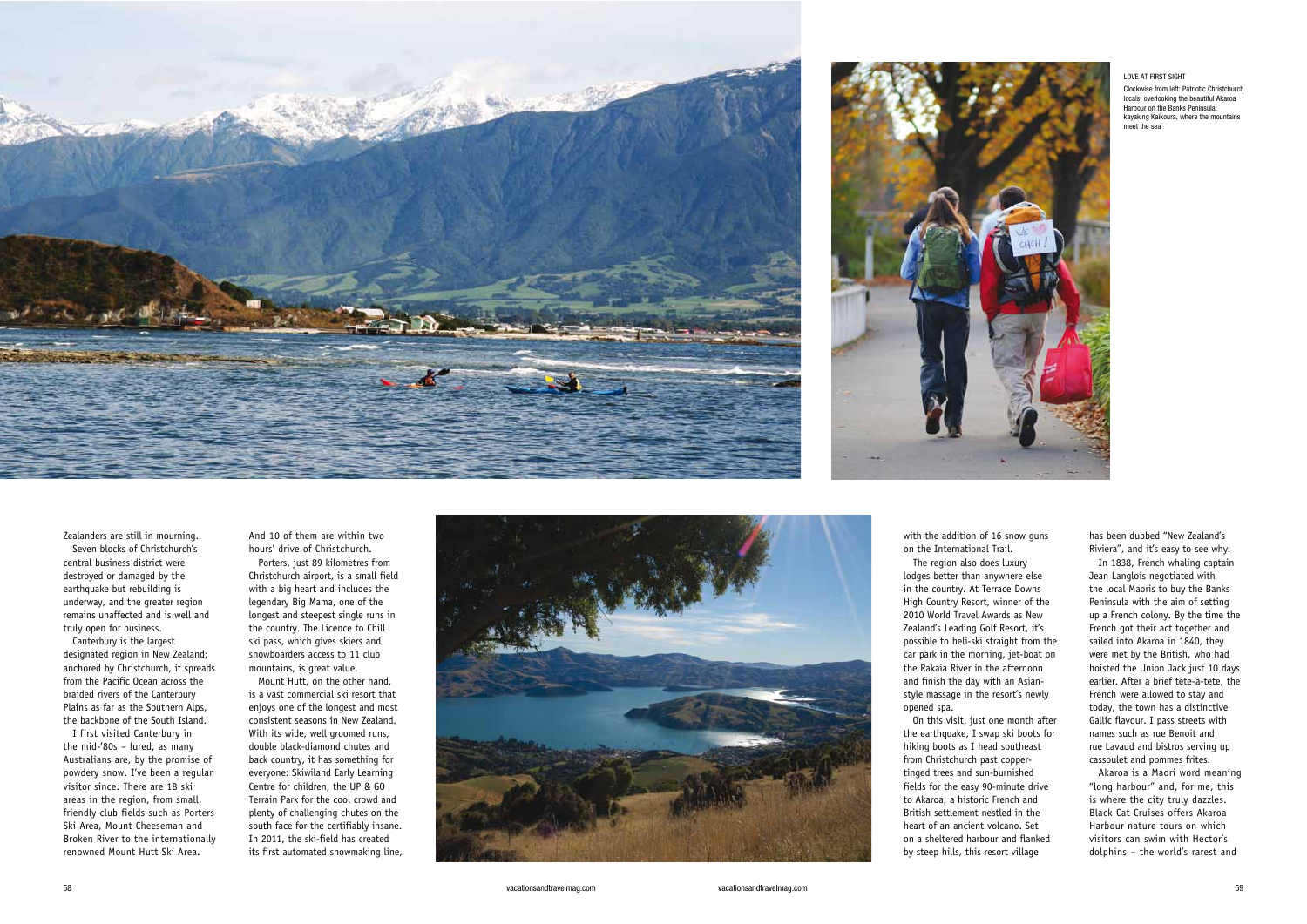

smallest dolphins – or cruise the harbour in search of New Zealand fur seals, little blue penguins and sea birds including oystercatchers, terns and albatrosses.

Akaroa is an easy daytrip from Christchurch, but is even better as an overnight stay. A couple of hotels have teamed up with Black Cat Cruises to offer value-added "snooze and cruise" deals.

Back in Christchurch, I board the TranzAlpine train offering a scenic rail journey from the east to the west coast of the island. Departing Christchurch daily at 8.15 a.m. and arriving at Greymouth fourand-a-half hours later, the train passes through 19 tunnels and four viaducts, the highest being the "Staircase," standing at 73 metres.

Passengers can recline in comfort inside or ride the rails in the openair viewing carriage. I alternate between the two and, with my hair spinning wildly around my head,

watch the countryside thunder by: aquamarine gorges, towering waterfalls and moody, mist-laden mountains. When I am old and grey and have forgotten just about every train ride I've taken, I'll remember this one. Passengers can make the return journey the same day or do as I did and head south for a few days on the west coast, exploring the Franz Josef Glacier and Westland/Tai Poutini National Park.

On the final leg of my journey, I return by TranzAlpine train to Christchurch for the two-and-ahalf-hour drive to Kaikoura to join a three-day guided walk through Puhi Peaks Nature Reserve.

From Christchurch I travel north along Highway 1, the azure waters of Pegasus Bay clinging to my right shoulder. I'm in the heart of Hurunui now, a nature-lovers paradise with vast, deserted beaches and lush wilderness parks. I take the Gore Bay Tourist Drive past





POWDER PERFECT

Clockwise from above: Mt. Hutt enjoys one of the longest and most consistent ski seasons in New

### Zealand; jetboating on the Rakaia River; punting on the Avon River

is back on the tourist roster in Christchurch

#### 60 vacationsandtravelmag.com vacationsandtravelmag.com 61

"On Akaroa Harbour, visitors can swim with Hector's dolphins or go in search of fur seals, blue penguins and sea birds including oystercatchers and

## albatrosses."